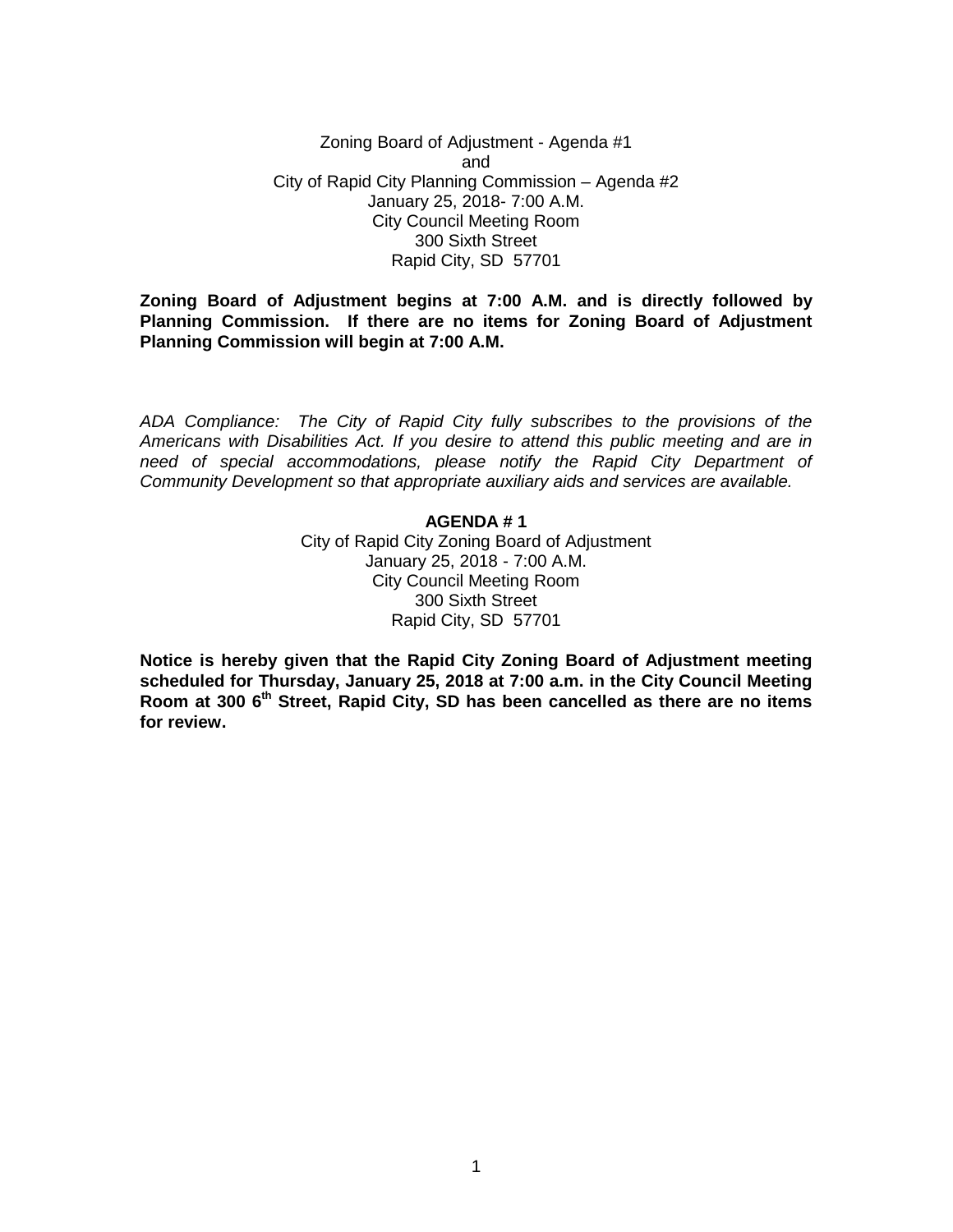*ADA Compliance: The City of Rapid City fully subscribes to the provisions of the Americans with Disabilities Act. If you desire to attend this public meeting and are in*  need of special accommodations, please notify the Rapid City Department of *Community Planning & Development Services so that appropriate auxiliary aids and services are available.*

### **AGENDA # 2**

City of Rapid City Planning Commission January 25, 2018 - 7:00 A.M. City Council Meeting Room 300 Sixth Street Rapid City, SD 57701

SOME OF THE ITEMS ON THIS AGENDA ARE SUBJECT TO A PUBLIC HEARING *OR CONSIDERATION BY THE RAPID CITY COUNCIL FOR FINAL ACTION. PLEASE CONTACT THE COMMUNITY PLANNING & DEVELOPMENT SERVICES STAFF FOR INFORMATION REGARDING THE DATE ANY PARTICULAR ITEM MAY BE CONSIDERED BY THE CITY COUNCIL.*

### **Consent Calendar**

**The following items have been placed on the Consent Calendar for action to be taken on all items in accordance with staff's recommendation by a single vote. Any item may be removed from the Consent Calendar by any Planning Commissioner, staff member, or audience member, for separate consideration:**

### **---CONSENT CALENDAR---**

- 1. Approval of the January 4, 2018 Planning Commission Meeting Minutes.
- 2. No. 17RZ036 N and F Subdivision A request by KTM Design Solutions, Inc for DTH, LLC to consider an application for a **Rezoning from Low Density Residential District to Medium Density Residential District** for property generally described as being located southwest of the intersection of Degeest Drive and Big Sky Drive.
- \*3. No. 17PD056 Forefather Flats Subdivision and Starlite Subdivision

A request by Margaret Grosse Hyatt to consider an application for a **Planned Development Revocation** for property generally described as being located southeast corner of the intersection of Dyess Avenue and E. Mall Drive.

*The Rapid City Planning Commission's action on this item is final unless any party appeals that decision to the Rapid City Council. All appeals must be submitted in writing to the Department of Community Planning & Development Services by close of business on the seventh full calendar day following action by the Planning Commission.*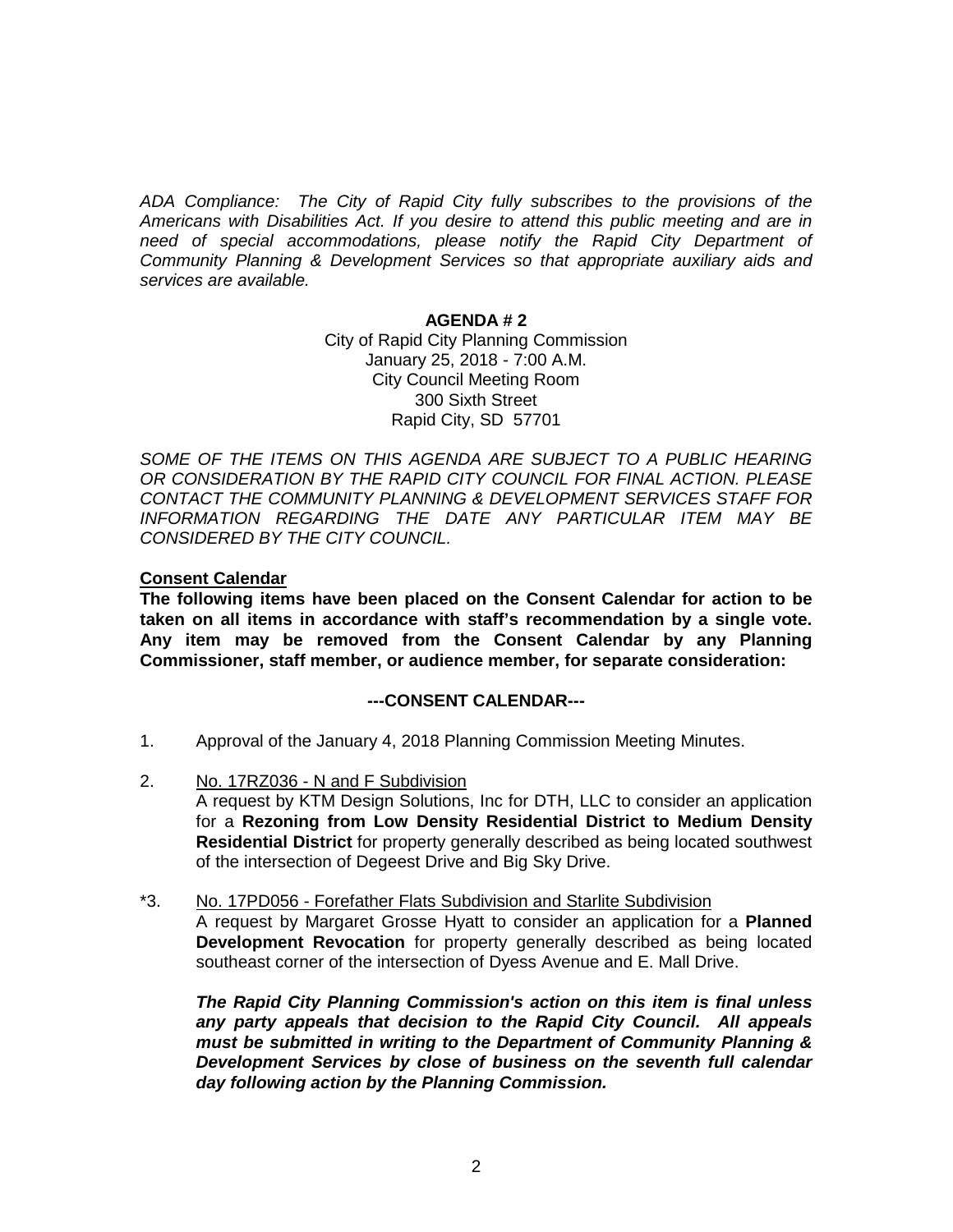4. No. 17RZ037 - Starlite Subdivision

A request by Margaret Grosse Hyatt to consider an application for a **Rezoning from Light Industrial District to General Commercial District** for property generally described as being located southeast corner of the intersection of Dyess Avenue and E. Mall Drive.

- 5. No. 17OA003 Ordinance Amendment to Clarify Uses in Residential Districts by amending Title 17 of Rapid City Municipal Code A request by City of Rapid City to consider an application for an **Ordinance Amendment to Clarify Uses in Residential Districts by amending Title 17 of Rapid City Municipal Code**.
- 6. No. 17RZ039 Marlin Drive Commercial Park A request by KTM Design Solutions, Inc for ZCO Incorporated to consider an application for a **Rezoning from General Agricultural District to Light Industrial District** for property generally described as being located at the intersection of Marlin Drive and Bernelli Drive.

# **---END OF CONSENT CALENDAR---**

# **---BEGINNING OF REGULAR AGENDA ITEMS---**

\*7. No. 17PD057 - Fifth Street Office Plaza Subdivision

A request by KTM Design Solutions, Inc for Stoneridge LLC to consider an application for an **Initial and Final Planned Development Overlay to allow a commercial development** for property generally described as being located northeast of the intersection of Parkview Drive and 5th Street.

*The Rapid City Planning Commission's action on this item is final unless any party appeals that decision to the Rapid City Council. All appeals must be submitted in writing to the Department of Community Planning & Development Services by close of business on the seventh full calendar day following action by the Planning Commission.*

8. No. 17RZ038 - Fifth Street Office Plaza Subdivision

A request by KTM Design Solutions, Inc for Stoneridge LLC to consider an application for a **Rezoning from Low Density Residential District to General Commercial District** for property generally described as being located northwest of the intersection of Parkview Drive and 5th Street.

\*9. No. 17PD058 - Rushmore Center Subdivision

A request by KTM Design Solutions, Inc for H & H Development, Inc. to consider an application for a **Major Amendment to a Planned Development to allow an on-sale liquor establishment in conjunction with a hotel** for L property generally described as being located north of the Luna Avenue and E. Anamosa Street intersection.

*The Rapid City Planning Commission's action on this item is final unless any party appeals that decision to the Rapid City Council. All appeals must be submitted in writing to the Department of Community Planning &*